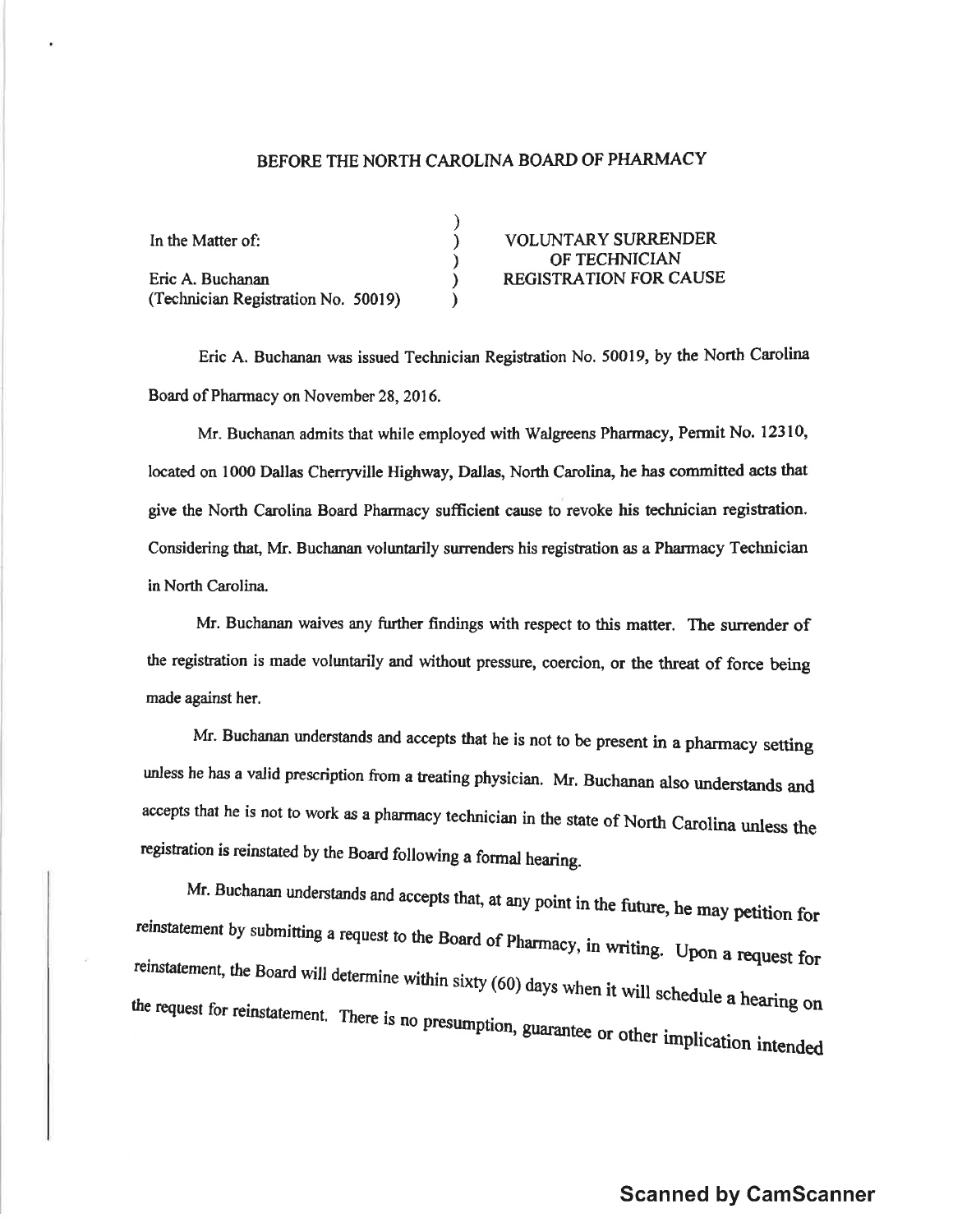within this document that the Board will reinstate the registration. The decision will be made by the Board based on consideration of all available evidence presented at a formal hearing before the Board. The registration will not be returned until and unless the Board issues a reinstatement order after any formal hearing.

This the  $\frac{8}{2017}$  day of  $\frac{4}{2017}$ .

 $\frac{L}{\text{Eric A. Buchanan}}$ 

**Scanned by CamScanner**